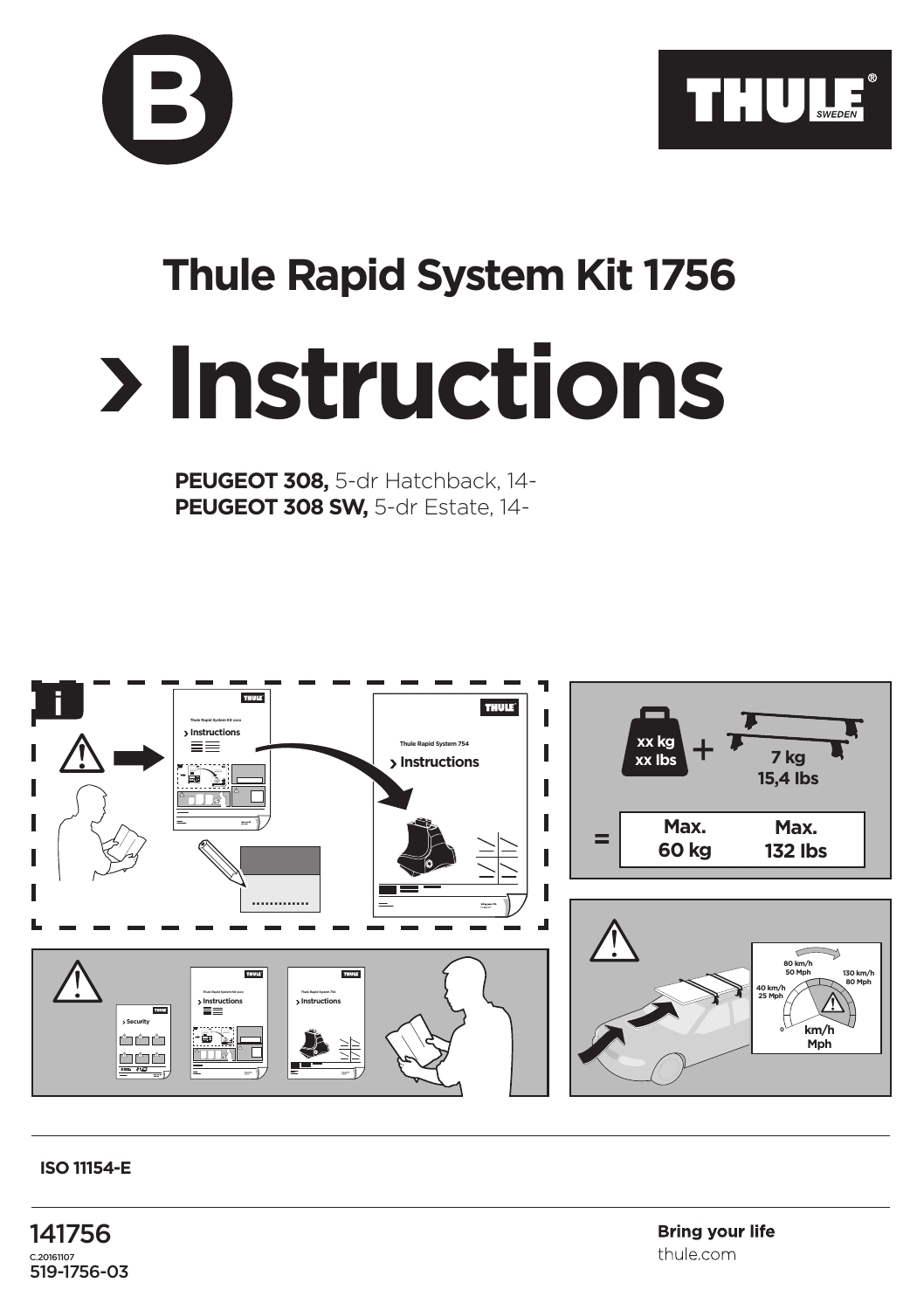

|                                  | X (scale) | X (mm) | X (inch)         |
|----------------------------------|-----------|--------|------------------|
| PEUGEOT 308, 5-dr Hatchback, 14- | 39,5      | 1046   | $41\frac{1}{4}$  |
| PEUGEOT 308 SW, 5-dr Estate, 14- | 39,5      | 1046   | 41 $\frac{1}{4}$ |
| THULK<br>2<br>> Instructions     |           |        |                  |
|                                  | Y (scale) | Y (mm) | Y (inch)         |
| PEUGEOT 308, 5-dr Hatchback, 14- | 32,5      | 976    | 38 $\frac{3}{8}$ |
| PEUGEOT 308 SW, 5-dr Estate, 14- | 33,5      | 986    | 38 $\frac{7}{8}$ |
|                                  |           |        |                  |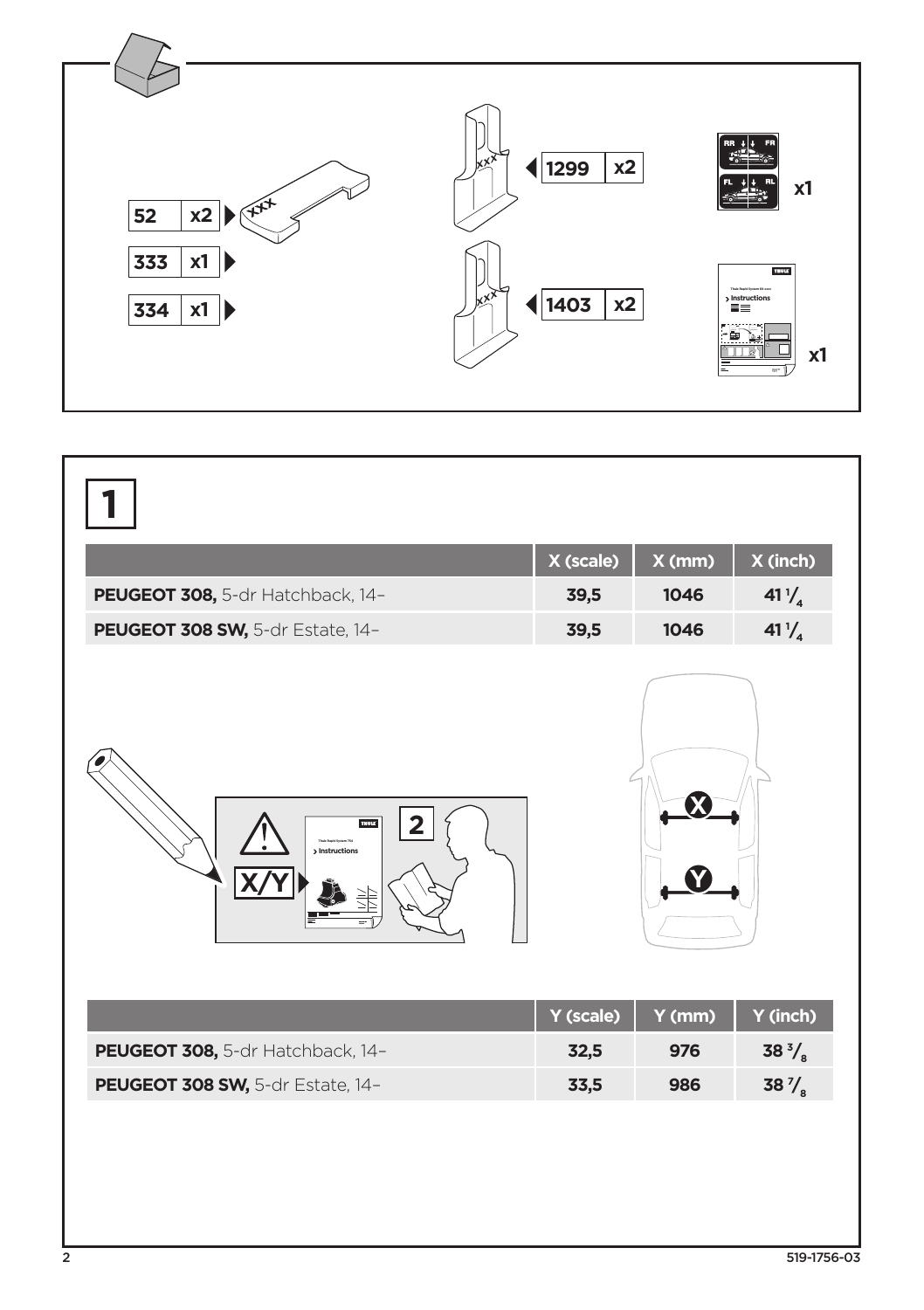